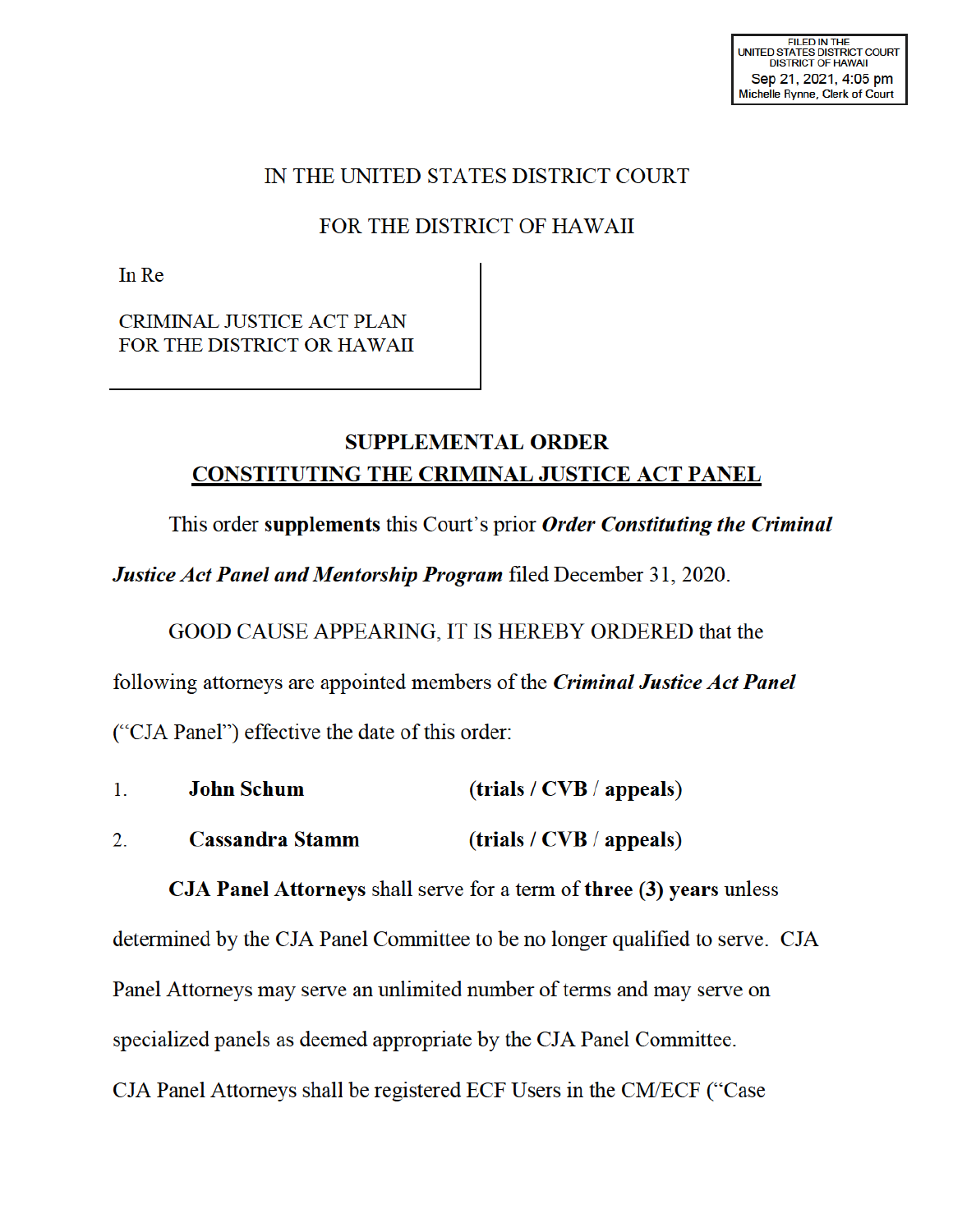Management/Electronic Case Files") system implemented by the District of Hawaii. *See* Amended General Order Adopting Electronic Case Filing Procedures filed on February 1, 2006.

 CJA Panel Attorneys shall read and comply with the United States District Court for the District of Hawaii CJA Plan and CJA Billing Guide, both of which are available on the Court's website at www.hid.uscourts.gov under Court Resources/CJA/CJA Plan and CJA Billing Guide.

 CJA Panel Attorneys shall also read and otherwise comply with the policies applicable to non-capital representations for counsel appointed under the Criminal Justice Act, 18 U.S.C. § 3006A, set out in the Criminal Justice Act Policies and Procedures adopted by the Ninth Circuit Judicial Council on October 20, 2016 and amended on January 10, 2020, and which is available on the Court's website at www.hid.uscourts.gov under Court Resources/Ninth Circuit Criminal Justice Act Policies and Procedures.

IT IS SO ORDERED.

DATED: Honolulu, Hawaii, September 22, 2021.

*/s/* J. Michael Seabright J. MICHAEL SEABRIGHT CHIEF UNITED STATES DISTRICT JUDGE

*/s/* Leslie E. Kobayashi LESLIE E. KOBAYASHI UNITED STATES DISTRICT JUDGE